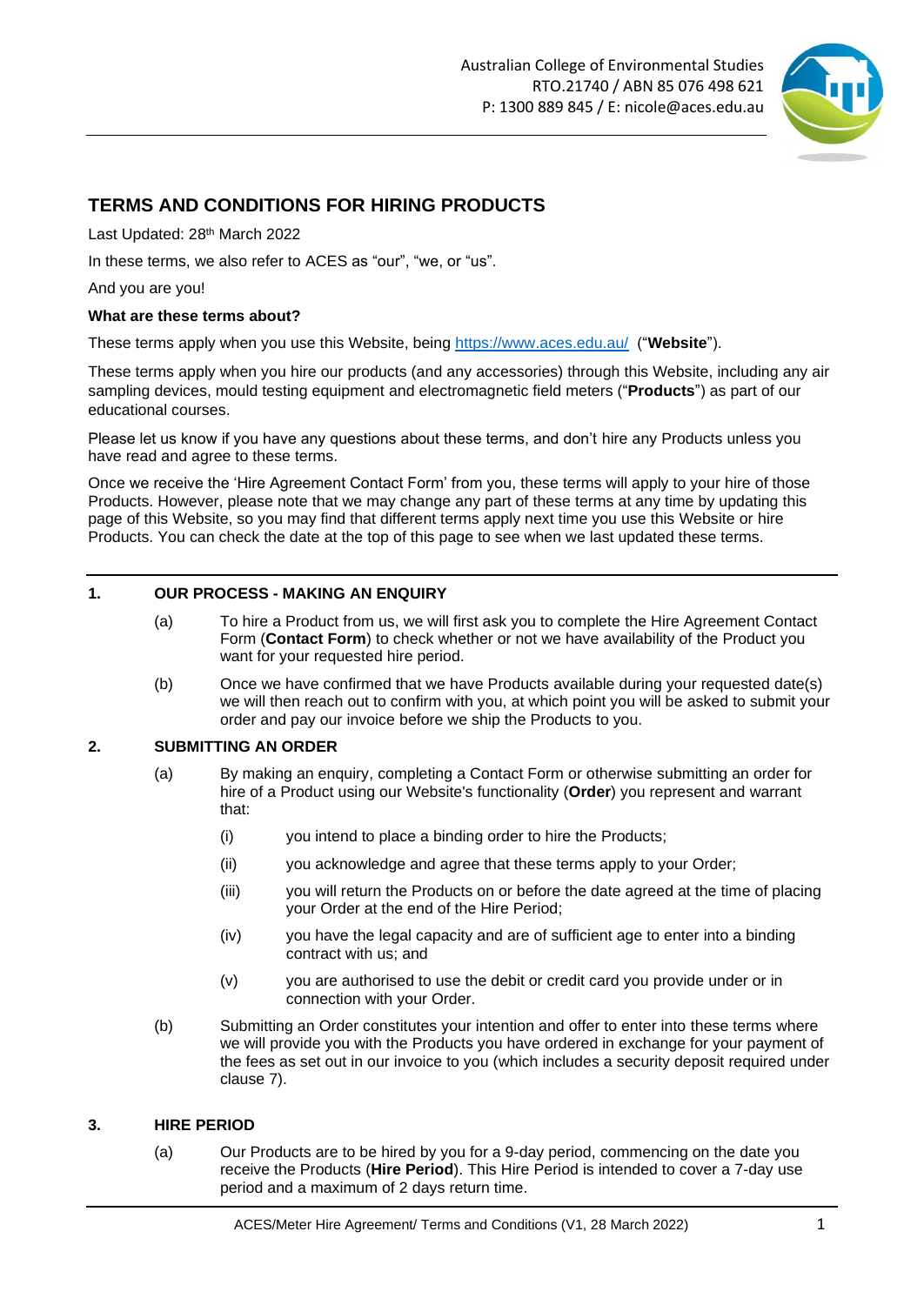

- (b) If you want to extend the hire period, you may do so by contacting us (**1300 889 845**) and completing another Contact Form. All Extensions are subject to availability and you will be provided with an additional quote for additional fees which must be paid by you for an Extension to be valid.
- (c) If you don't return the Product to us before the end of the Hire Period, you must pay us a late charge of \$55 includes GST (**Late Charge**) for each 24-hour period after the end of the Hire Period during which the Product has not been returned to us.

### <span id="page-1-0"></span>**4. PRODUCTS**

- (a) We will endeavour to ensure that the Products provided will be substantially the same as the Products displayed on our Website, or as otherwise agreed with you in writing prior to you placing your Order. Please note that due to screen display, colour and brightness, and image quality, Products may not exactly match the image on our Website.
- (b) The Products are, and will at all times be and remain, our property. You will not have or accrue any right, title or interest in or the Products under these terms.

### **5. RISK, LOSS AND DAMAGE**

- (a) Risk in the Products will pass to you on delivery in accordance with clause [8](#page-2-1) and remain with you until the Products are returned to us.
- (b) You will be fully liable to us for:
	- (i) any loss or damage to the Products or any part of the Products (whether due to accident, theft or otherwise) during the Hire Period, or otherwise when a Product is in your possession, and must give reasonable notice to us in writing of any such loss or damage; and
	- (ii) all damage to the property of any person which is caused or contributed to by the Products during the Hire Period, or otherwise when the Product is in your possession.
- (c) You are responsible for taking all appropriate precautions to protect the Products from damage or destruction until you return them to us.
- (d) You must not, without our prior written consent, part with possession of the Products during the Hire Period.
- (e) You must not allow any third person to use the Products without our prior written consent.
- (f) You must not allow children or pets to access the Products.

#### **6. FEES AND PAYMENT**

- (a) You must pay the fees to us in the amounts and at the times set out in our invoice to you, or as otherwise agreed in writing (**Fees**).
- (b) Unless otherwise agreed we will issue you an invoice for payment of the Fees after we confirm your Order. Payment must be made by the time(s) and in the manner specified in such an invoice.
- (c) Prices are for a standard Hire Period, are in Australian Dollars and subject to change prior to you completing an Order without notice.
- (d) Unless otherwise indicated, amounts stated on the Website and any invoice include GST.
- (e) We may use third-party payment providers (**Payment Providers**) to collect payments for Products. The processing of payments by the Payment Provider will be, in addition to these terms, subject to the terms, conditions and privacy policies of the Payment Provider and we are not liable for the security or performance of the Payment Provider. We reserve the right to correct, or to instruct our Payment Provider to correct, any errors or mistakes in collecting your payment.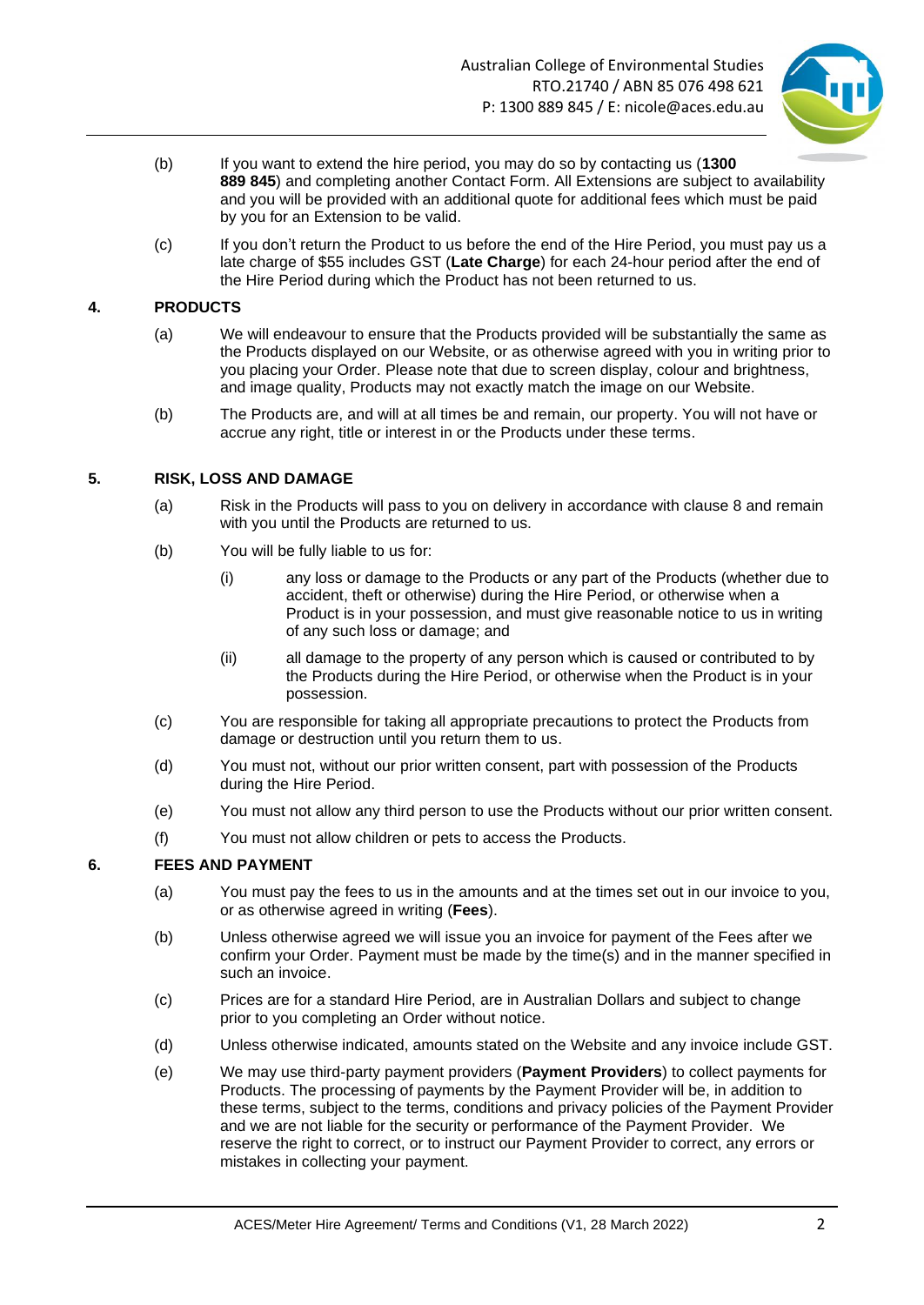

- (f) In the event that we discover an error or inaccuracy in the price at which your order was made, we will attempt to contact you and inform you of this as soon as possible. You will then have the option of purchasing your order at the correct price, or cancelling your order. If you choose to cancel your order and payment has already been debited, the full amount will be credited back to you (in the manner you choose).
- (g) Immediately on request by us, you will need to pay:
	- (i) the replacement cost of any Product which is for whatever reason not returned to us;
	- (ii) the full cost of repairing any damage to the Products caused or contributed to by you;
	- (iii) all costs incurred by us in delivering and recovering possession of the Products where you fail to return them to us; and
	- (iv) any expenses and legal costs (including commission payable to a commercial agent) incurred by us in enforcing this Agreement due to your default.

## <span id="page-2-0"></span>**7. SECURITY DEPOSIT**

- (a) We require (as specified in an invoice) the payment of a security deposit of \$400 to cover any fees, damage, or issues with a Product (**Security Deposit**) before accepting your Order. We will communicate the amount of any Security Deposit to you in writing (either through an invoice or by email) along with instructions of how to pay the Security Deposit. We will also require you to provide us with bank details for the transfer back of any residual Security Deposit not claimed by us.
- (b) We may claim some or all of the Security Deposit on account of any amount owed by you to us under or in connection with this Agreement (including costs for damage to the Products, Late Charges and unpaid fees). If no amount is owed by you to us, we will return the Security Deposit to you within 10 business days after:
	- (i) the end of Hire Period; and
	- (ii) the date all Products and accessories have been returned to us, whichever occurs later.
- (c) We will notify you if we intend on making a claim against the Security Deposit.

# <span id="page-2-1"></span>**8. DELIVERY**

- (a) The costs of delivering the Products to you will be in addition to the hire fee. Delivery will be made by a third-party courier to the delivery point specifically accepted by us, being the address you insert in your Contact Form. You should contact us urgently if you want to change your delivery address, but we cannot make any guarantee that our third-party courier will be able to change the delivery address without incurring additional fees (which must be paid by you).
- (b) Third party courier terms will apply to the delivery of the Products to you. Any problems with delivery should be directed to us to troubleshoot the issue first. All delivery times provided to you are estimates only and are subject to delays and reasons beyond our control. We do not warrant or make any representation that your order will be delivered within the times indicated. We will not be liable for any loss or damage suffered as a result of or in connection with late deliveries.
- (c) You must ensure you are available for delivery of the Products on the delivery date communicated by us to you. We will require you to sign for delivery or otherwise indicate acceptance of the Products. It is your responsibility to make sure you are available for delivery. Any delay in delivery or accepting the Product due to your acts or omissions will not delay the start of your Hire Period, and you will be liable for any costs incurred in the re-attempted delivery of your Products (if necessary). You are responsible for ensuring you provide us with the correct address details.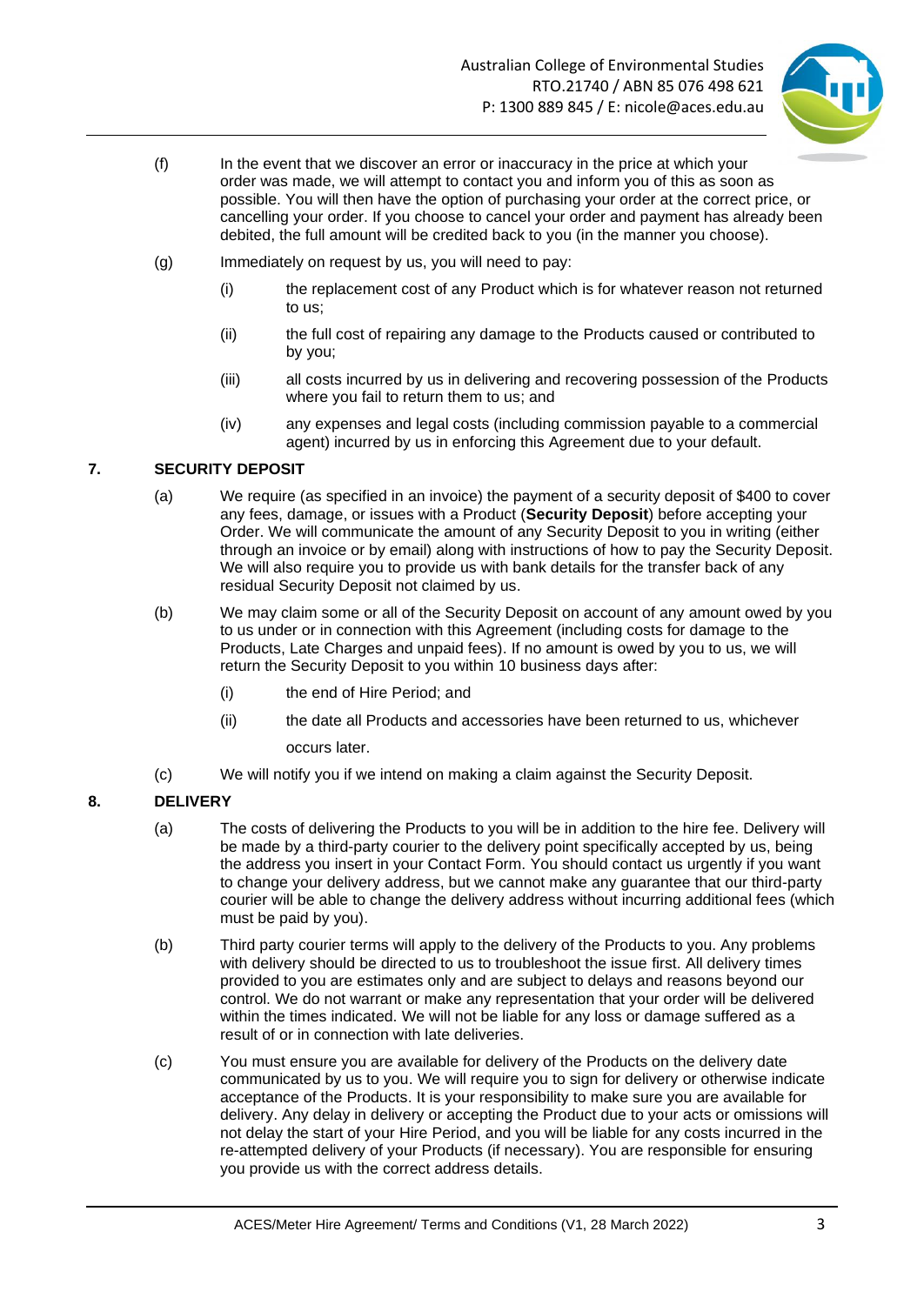

### **9. RETURNS**

- (a) You must return the Products by sending them to us at our nominated address (as specified on our invoice and documented on the inside of the Products case, or as otherwise communicated to you by us in writing). You must ensure that the Products arrive at our nominated address on or before the last day of your Hire Period, and that you comply with any delivery instructions as specified in our invoice(s) to you. You must use an express courier (with a tracking number) to return the Products, and you will be liable for all courier costs. You must provide us with all details provided to you by your selected courier, including when the return is expected to occur.
- (b) Late Charges as set out in clause [3\(c\)](#page-1-0) will apply for each day that the Product is not returned within the Hire Period, even where that delay is caused by a third-party delivery partner, or is out of your control. As a result, you should ensure that you allow for sufficient time to return the Products to us within the Hire Period.
- (c) If you do not return the Product to us at all, we will charge you the full amount for the replacement cost of the Product. If you do not return any accessories that are sent to you included with a Product, then we will charge you for the cost of replacing those accessories.

### **10. USE OF AND DAMAGE TO PRODUCTS**

- (a) In this clause, any reference to Products includes any accessories provided with the Products.
- (b) The proper use of the Products is your responsibility. You must ensure you use the Products in accordance with any manuals, directions, documents or other instructions that are provided with the Products, including any links to manufacturer's websites and terms of use.
- (c) You must not:
	- (i) use the Products for any dangerous or illegal purpose;
	- (ii) make any alterations to the Products, including by unauthorised repair; or
	- (iii) use a Product when it is damaged or unsafe.
- (d) You will be fully liable to us for any loss or damage to the Products during the Hire Period, or otherwise when the Products are in your possession. You must let us know in writing of any such loss or damage as soon as possible.
- (e) If the Products are returned damaged (other than fair wear and tear) we will charge you the amount necessary to fix the Products. You also acknowledge that Products are rented out in a clean condition. You must return the Products in the same state of cleanliness they were in when provided to you.

### **11. PICK UP / DROP-OFF**

- (a) We may offer you the option to pick up the Products from us, or drop them off to us at the end of the Hire Period.
- (b) Any pickup options, including location and timing will be discussed with you prior to pick up / drop-off. We will agree on a location and date with you for any pickups or drop-offs (**Pick Up Date**).
- (c) If for any reason you are unable to pick up the order on the Pick Up Date and time, you must contact us to arrange another time. If you do not collect the Products on the Pick Up Date then we will post the Products to you in accordance with the delivery clause above. We reserve the right to charge additional fees or lessen your Hire Period where you do not pick up your Products on the Pick Up Date.
- (d) If you choose to drop off the Products to us on or before the end of the Hire Period, you do not need to arrange for a courier to deliver the goods.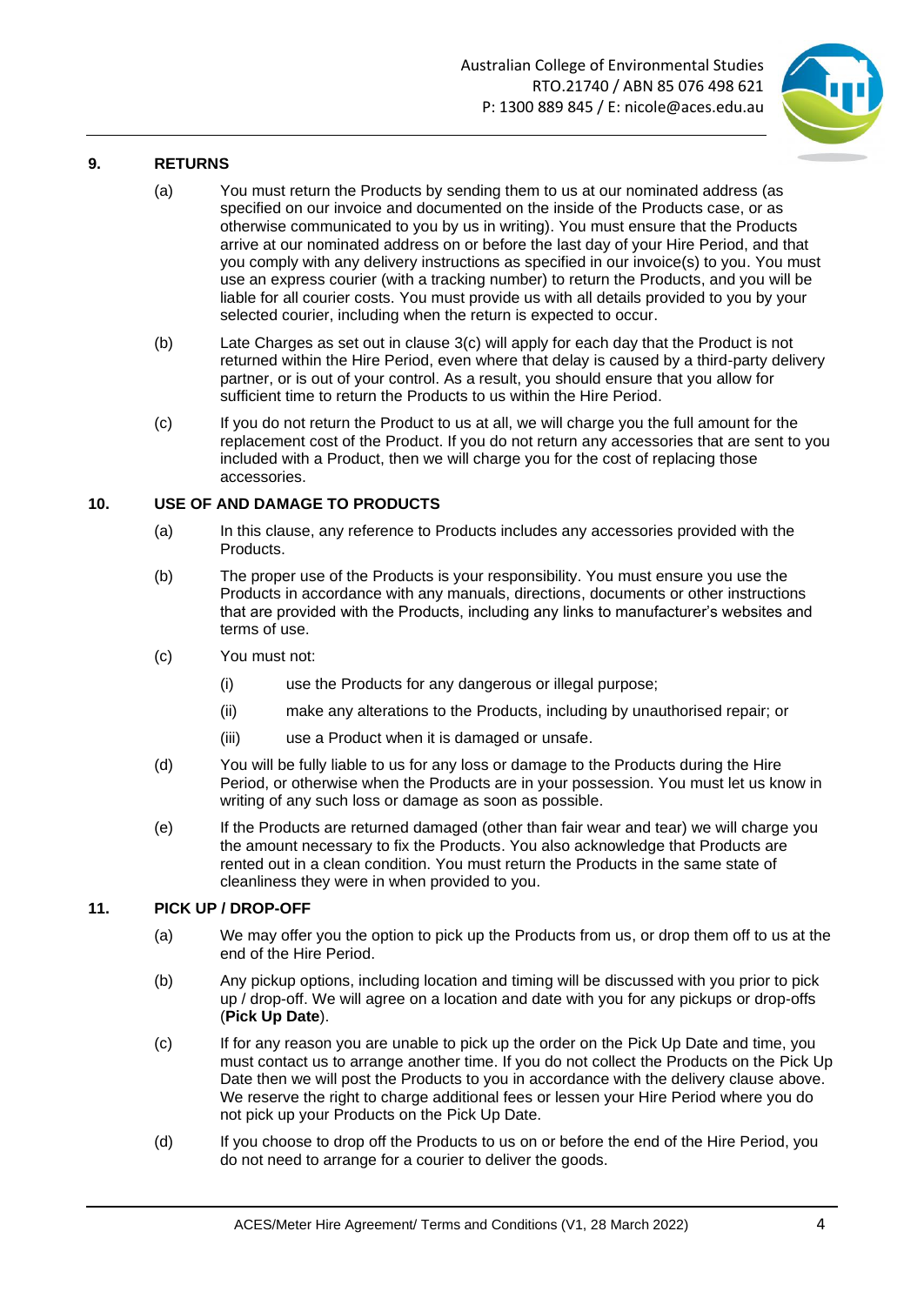

### **12. CHANGES TO YOUR ORDER**

#### 12.1 CANCELLATION BY US

We reserve the right to cancel your order for any reason, and will notify you of this as soon as possible. Where payment has already been made, the full amount will be credited back to you.

#### 12.2 CANCELLATION BY YOU

You may cancel your Order up to the time that we confirm your Order. Once we confirm your Order, your Order is binding and cannot be changed by you.

### **13. FAULTY PRODUCTS**

- (a) If a Product is faulty, breaks down or becomes unsafe to use during the Hire Period (**Breakdown**), you must immediately:
	- (i) notify us;
	- (ii) stop using the Product;
	- (iii) take all steps necessary to prevent injuries from occurring to any person or property as a result of the condition of the Product;
	- (iv) take all steps necessary to prevent the Product from sustaining any further damage;
	- (v) not repair or attempt to repair the Product without our written consent; and
	- (vi) comply with our directions in relation to the return of the Product.
- (b) Subject to subclause (c) below, if, upon inspection of the Product, we determine that a Breakdown was:
	- (i) caused by a fault in the Product not caused or contributed to by you (**Product Fault**) then we will provide you with a pro-rata refund of any Fees paid for the period of the Hire Period during which the Breakdown persisted; or
	- (ii) not caused by a Product Fault, then you will still be required to pay Fees in accordance with your Order, as well as any cost required for a licenced professional to inspect and repair the Product.
- (c) If the Breakdown is not a Product Fault, and repair is not possible or economically feasible in the opinion of the relevant licensed professional who inspects the Product, you will be liable for replacement costs of the Product subject to the Breakdown in accordance with the terms of this agreement.
- (d) This clause does not limit any of your rights under the *Competition and Consumer Act 2010* (Cth) or any rights or remedies we may have access to in relation to a Breakdown, under this Agreement or otherwise.

### **14. INCIDENTS AND INSURANCE**

#### 14.1 INSURANCE

- (a) You acknowledge that we may, in our discretion, hold insurances in relation to the Product but such insurances may not cover you or your use of the Product and we will have no obligation or requirement to insure your use of the Product under this Agreement. You are strongly encouraged to take out adequate insurance to cover all potential liabilities that could arise from your use of the Product.
- (b) If we notify you that we hold insurance in relation to the Product, you must not do or permit anything to be done which may make our insurance invalid or able to be cancelled or do anything which may increase our insurance premiums.
- (c) We reserve the right to apply any insurance policy we hold in respect of the Product during the Hire Period, to damage or loss caused or contributed to by you, however we are under no obligation to. If we choose to make a claim under an applicable insurance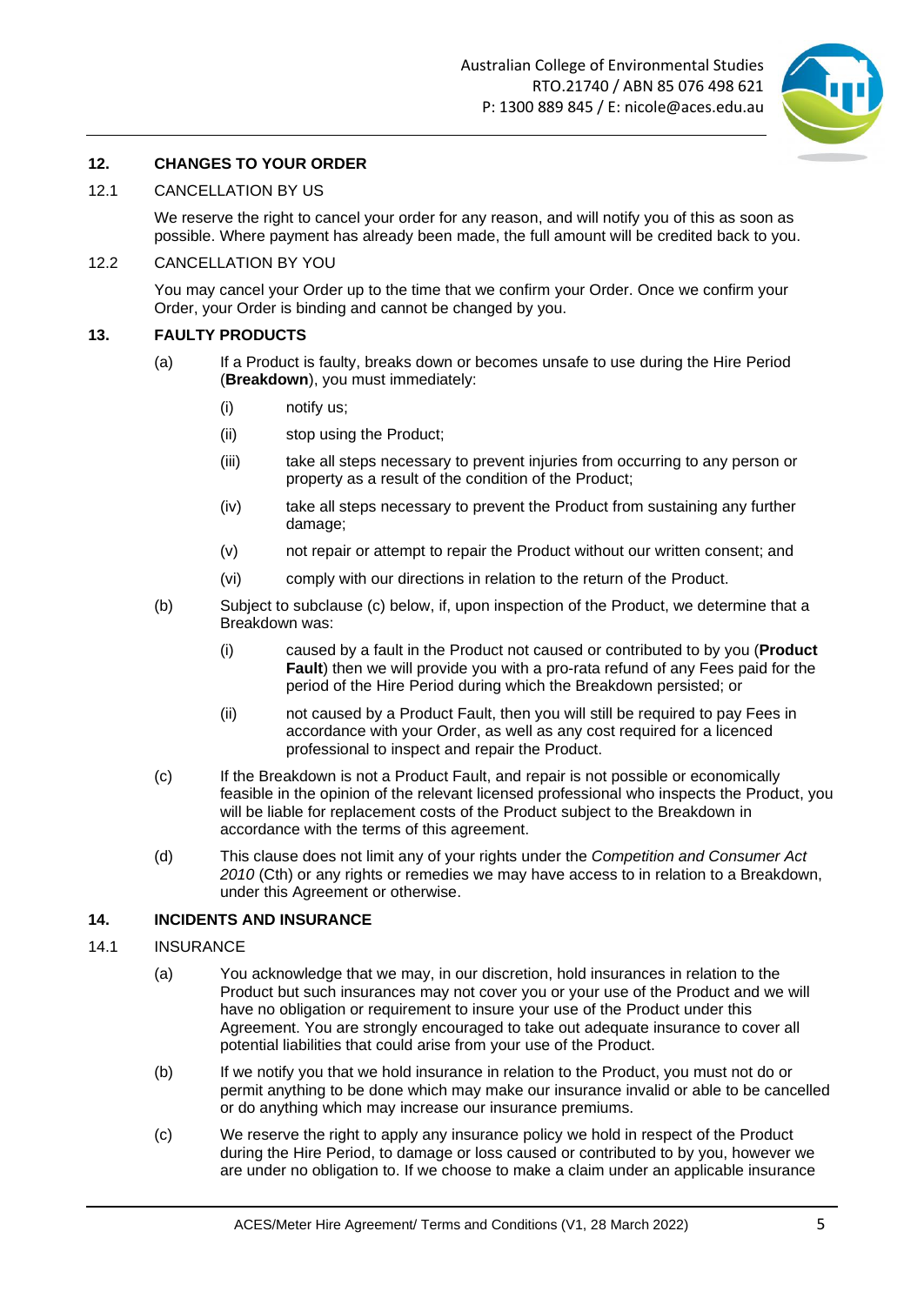

policy in accordance with this clause in respect of any damage or loss during the Hire Period, you will be required to pay any excess payable by us in respect of such a claim.

#### 14.2 INCIDENTS, LOSS AND DAMAGE

- (a) Subject to any insurance policy held by us that covers you, and us confirming in writing that we will claim against such insurance to cover you, if the Product is lost, damaged, destroyed or stolen during the Hire Period, or otherwise while the Product is in your possession, you must compensate us for any costs of repair or replacement.
- (b) If the Product is involved in an accident or claim, damaged, destroyed, stolen or if damage or loss is sustained to the property of any third party in connection with the Product during the Hire Period, or otherwise when the Product is in your possession (**Incident**), you:
	- (i) must promptly report the Incident to the local police (if required by applicable law, but in any event, theft);
	- (ii) must report the Incident to us in writing within one business day;
	- (iii) must, if such damage, destruction or theft is covered by and compensated to us under an insurance policy, pay the relevant excess amount to us, as well as any other reasonable costs that we incur in relation to such damage, destruction or theft;
	- (iv) must not, without our prior written consent, make or give any offer, promise of payment, settlement, waiver, release or admission of liability in relation to the Incident, except as required by applicable law;
	- (v) must, if requested, permit us or our insurer to bring, defend, enforce or settle any legal proceedings in your name in relation to the Incident; and
	- (vi) must, if requested, provide to us, within a reasonable time, any statement, information or assistance which we or our insurer requests, including by attending a lawyer's office or a court to give evidence.

### **15. LIABILITY**

- (a) To the maximum extent permitted by Law, our liability for all claims in aggregate (whether those claims be for breach of contract, negligence or otherwise, and whether those claims are for economic loss, or for personal injury or other damage) arising under or in connection with this Agreement:
	- (i) is totally excluded, to the extent it concerns liability for indirect, special and consequential damages, and damages (whether direct or indirect) reflecting loss of revenue, loss of profits and loss of goodwill (except to the extent this liability cannot be excluded under the *Competition and Consumer Act 2010* (Cth)); and
	- (ii) is limited, insofar as it concerns other liability, to the total money paid to us under this Agreement as at the date the event giving rise to the relevant liability occurred (or, where there are multiple events, the date of the first such event).
- (b) To the maximum extent permitted by applicable law, all express or implied representations and warranties (whether relating to fitness for purpose or performance, or otherwise) not expressly stated in this Agreement are excluded.
- (c) Nothing in this Agreement is intended to limit the operation of the Australian Consumer Law contained in the *Competition and Consumer Act 2010* (Cth) (**ACL**). Under the ACL, the Customer may be entitled to certain remedies (like a refund, replacement or repair) if there is a failure with the goods or services provided.
- (d) You indemnify us from and against all losses, claims, expenses, damages and liabilities (including any taxes, fees or costs) which arise out of: